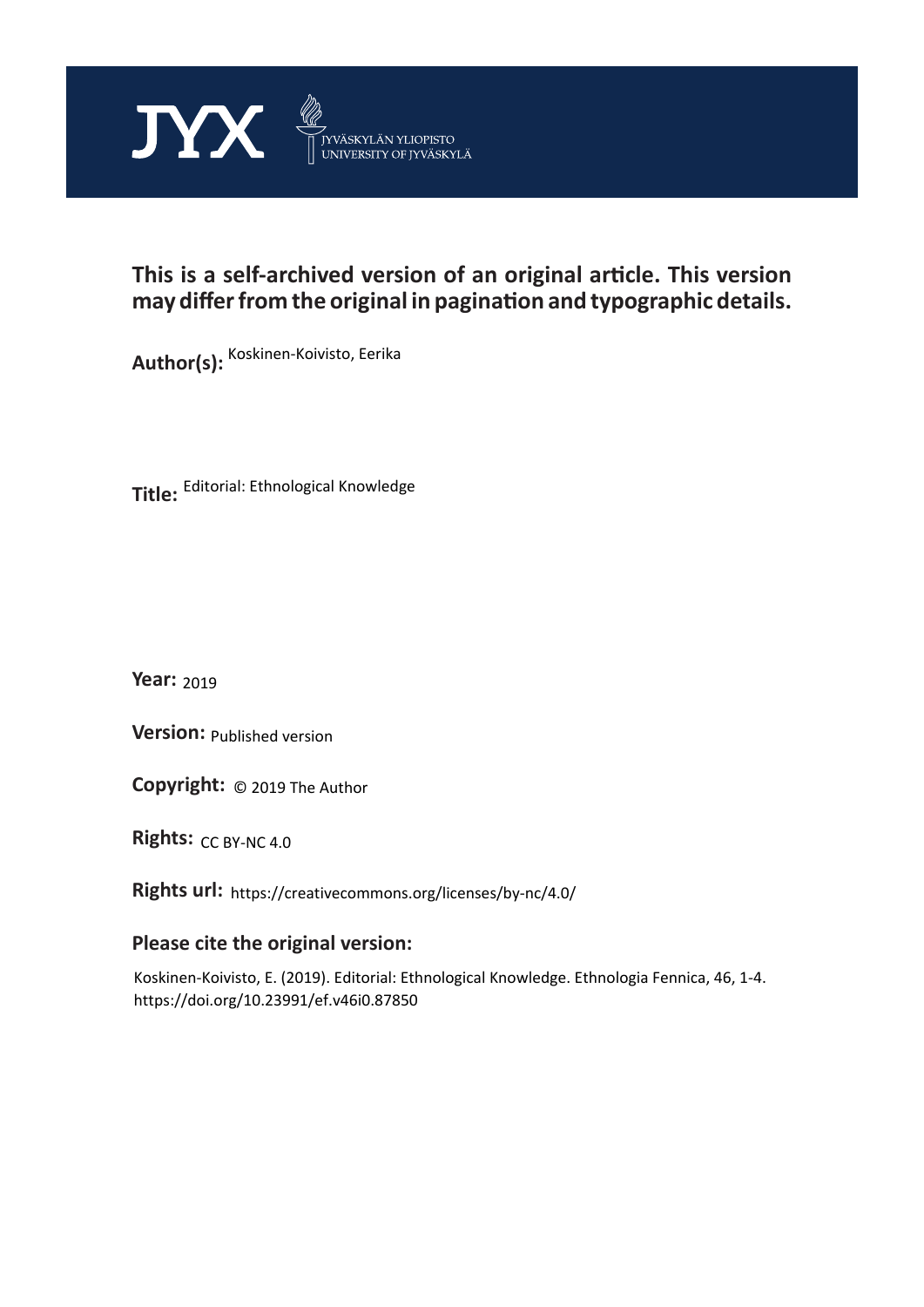

## **Editorial: Ethnological Knowledge Eerika Koskinen-Koivisto**

The discipline of European Ethnology has many names and appearances in different universities in Finland and across Europe. In Finnish universities, ethnology is combined with other disciplines and taught as part of multidisciplinary degree programs under different titles. This development into larger and thematic degree programs has challenged ethnologists to rethink their field and identify the skills and knowledge that students need to acquire.

In the world of interdisciplinary and applied research, scholars – including ethnologists – need to be aware of their identity and core competences. For many years, government research funding programs have urged us to collaborate across disciplines and with stakeholders outside the academia. Collaboration with the third sector has become an integral part of research projects' activities and science communication a significant skill set, forming part of research plans.

In these times of multidisciplinary and cross-institutional working environments, it is important to reflect on what kind of knowledge ethnology produces. The articles in this issue introduce perspectives into contemporary societal issues. At the heart of ethnology is an interest in everyday lives and personal experiences. Our research practices allow us to have close contact with individuals and groups who experience and interpret the world differently, often contrary to the scenarios and presumptions of those who make plans and decisions, as well as to generalizations and macro developments. Unlike many other fields of humanities and social science, ethnologists can operate on a micro scale and pay attention to details and individual experiences, theorizing upon different cultural phenomena. The competence of ethnologists thus lies in acknowledging diversity and multiple views, and in bringing together and analyzing different voices in varying cultural contexts and lived realities of a changing world. This is how we can situate ethnological research among other disciplines and find a recipe for making an impact both in the academia and beyond.

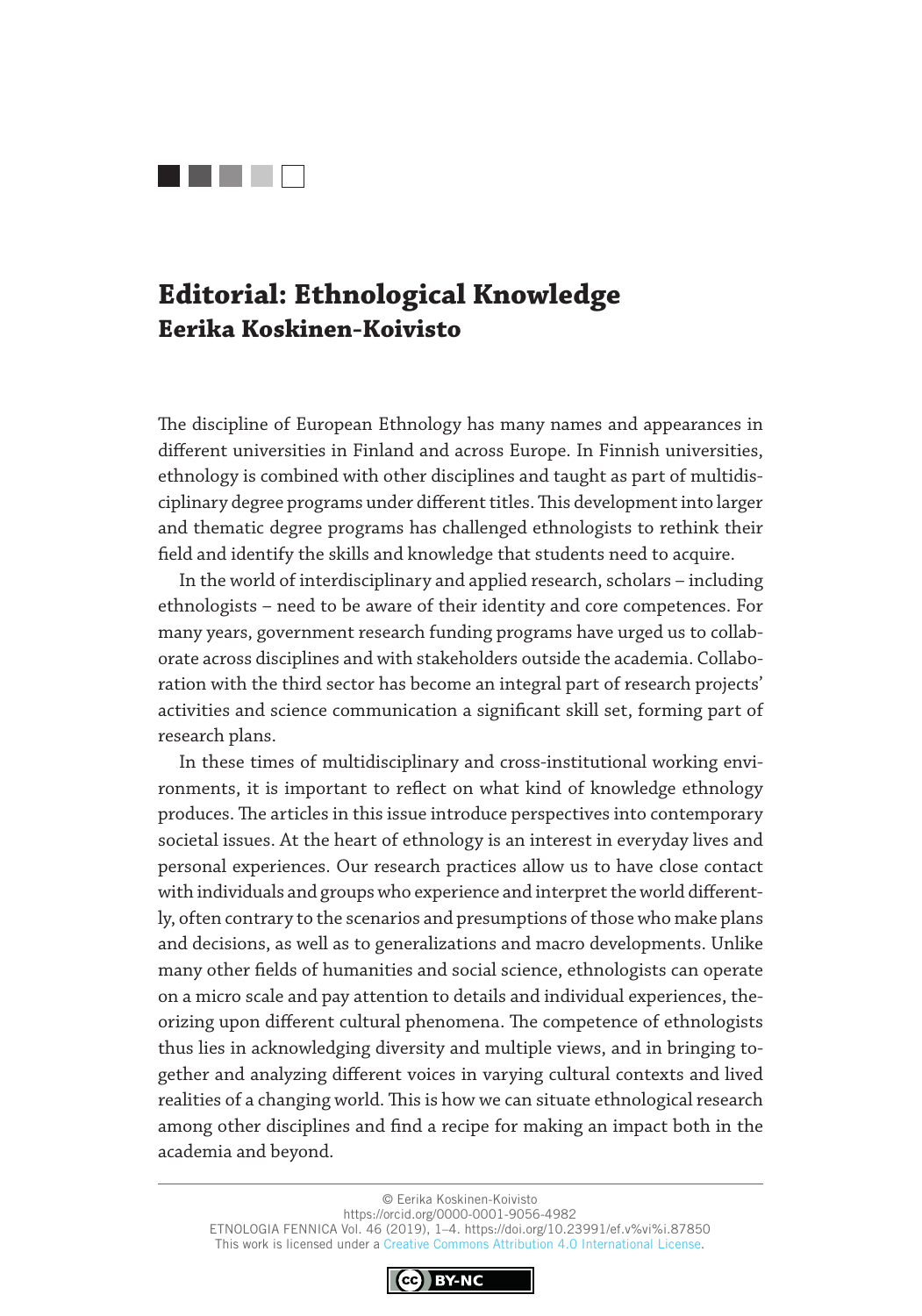The texts in this issue offer insights into different processes of change at personal, local, national, and international levels. Many authors make suggestions for more humane and inclusive policy-making or practices that would decrease discrimination and improve transparency. Other texts introduce new methodological and conceptual approaches that involve subjective experience and vernacular regimes of knowledge. One of the articles examines negotiations about the ways in which different professionals and those who are unemployed think about the value of their work and skills as well as their place in the rapidly changing world. We also learn about how labeling and categorizing works in the context of normative and stigmatizing sexual identities, as well as about cultural heritage policy and processes of heritigization.

The first article of the issue by Kirsi Sonck-Rautio addresses different ways of knowing in the context of small-scale fisheries and their sustainability, which are in crisis because of growing competition over resources. She analyzes developments in the current state of fisheries and their management as well as policy-making processes, which tend to ignore the perspective of the fishers whose traditional livelihood is threatened and labeled unsustainable. Sonck-Rautio argues that the conflict that occurs is not merely an environmental one, but also a cultural and social conflict involving a clash between scientific knowledge and local ecological knowledge.

In the second article, Inkeri Hakamies scrutinizes the computerization of museums' day-to-day work as experienced by museum professionals through the lens of practice theory. This shift that happened gradually when various organizations, offices, and individuals adopted computers through different stages brought about many changes such as the new epistemological structure of digital cataloguing systems. According to Hakamies, the major change experienced by the interviewed professionals was that computerization required a new set of skills and competences. This created tensions between what was perceived as the "real museum work" done by professionals and the work carried out by computers. This connects with the common narrative related to digitalization, i.e. the fear of computers replacing humans, which has not become reality in museums where people continue to study and handle the objects.

In the third article, Tytti Steel and Jenni Rinne explore individual experiences of becoming unemployed at a later age. They analyze interview materials produced in a series of workshops offering support for 50+ jobseekers from the point of view of affects and affective patterns connected to the circulating discourses and narratives of a particular culture and society. In the context of unemployment, the negative affective patterns arise from the social ideal of a successful person being someone with a job. The pattern of failure is repeated when a person faces rejections from multiple employers. The research materi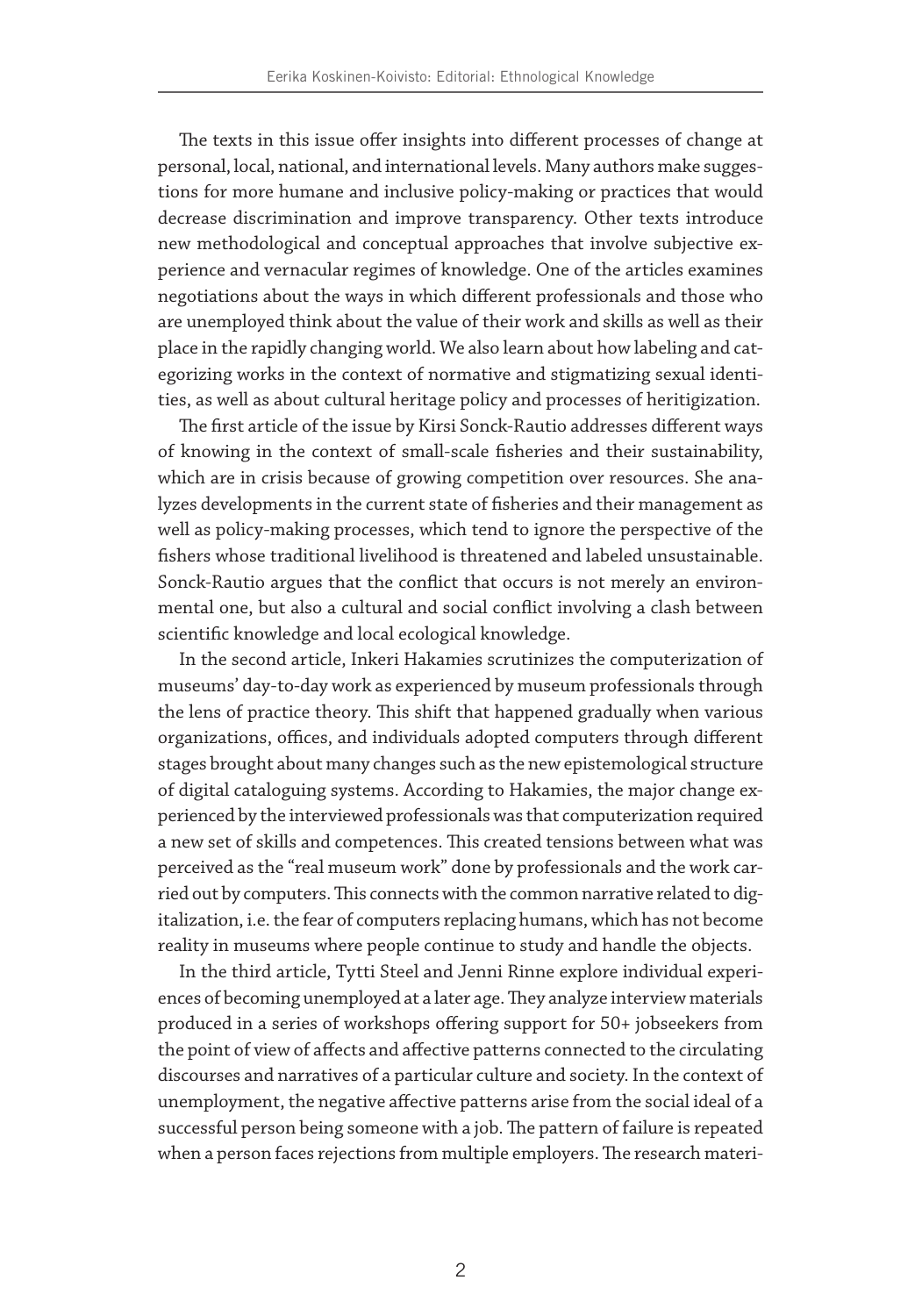al contained several examples of age discrimination practices that extend to the depersonalized and digitalized employment services. The writers of the article conclude that aging jobseekers would benefit from affective support.

The discovery of peer groups and an insider's understanding of marginal sexual identity are the leading thread of Johanna Pohtinen's article on the construction of kinky identity in a society where kink is non-normative and stigmatized. Her research material consists of autobiographical writings and interviews in which kinky individuals reflect on their journey from staying in the closet and keeping secrecy to accepting their kinkiness. Pohtinen reads her material through the lens of affect theory, which enables her to discover narrative structures and affective experiences of joy and shame related to kinky identity, which she herself has experienced as a similar individual. In the text, Pohtinen brings her own experiences and embodied knowledge into the text through the use of ethnographic fiction, a methodological tool that has received attention in recent ethnological research.

In the last article, Viktorija Čeginskas focuses on a recent cultural policy action of the European Union, the European Heritage Label (EHL), scrutinizing the impact, visibility, and recognition of the label. Čeginskas has worked in the research group EUROHERIT, which conducted extensive ethnographic fieldwork at EHL sites, interviewing heritage practitioners, EU policy officers, and members of the selection panel and carrying out an online visitor survey. In her article, Čeginskas analyzes the various shortcomings in creating public visibility, such as the missed opportunity of the European Year of Cultural Heritage 2018 for creating useful synergies. According to her, the network of sites has great potential, but it lacks transparency and joint activities. Čeginskas suggests that the EHL would benefit from a joint strategy for improving the visibility of the label and developing communication between regional, national, and international authorities.

This issue includes a conference report of this year's highlight, the 14<sup>th</sup> SIEF congress in Santiago de Compostela and and reports of other interesting events, and four book reviews. Next, I would like to challenge all ethnologists who work in different positions and institutions to join the discussions about the role and place of ethnological knowledge in a changing world. This will also be the topic of the XI Ethnology Days 2020, organized in March 26– 27 in Jyväskylä, Finland, in collaboration with Ethnos and the new degree program of ethnology, anthropology, and cultural policy studies Cultures, Communities, and Change (KUMU). There we will have a chance to discuss together issues related to teaching, applying, using, and creating ethnological knowledge, and the ways in which we can strengthen our disciplinary identity.